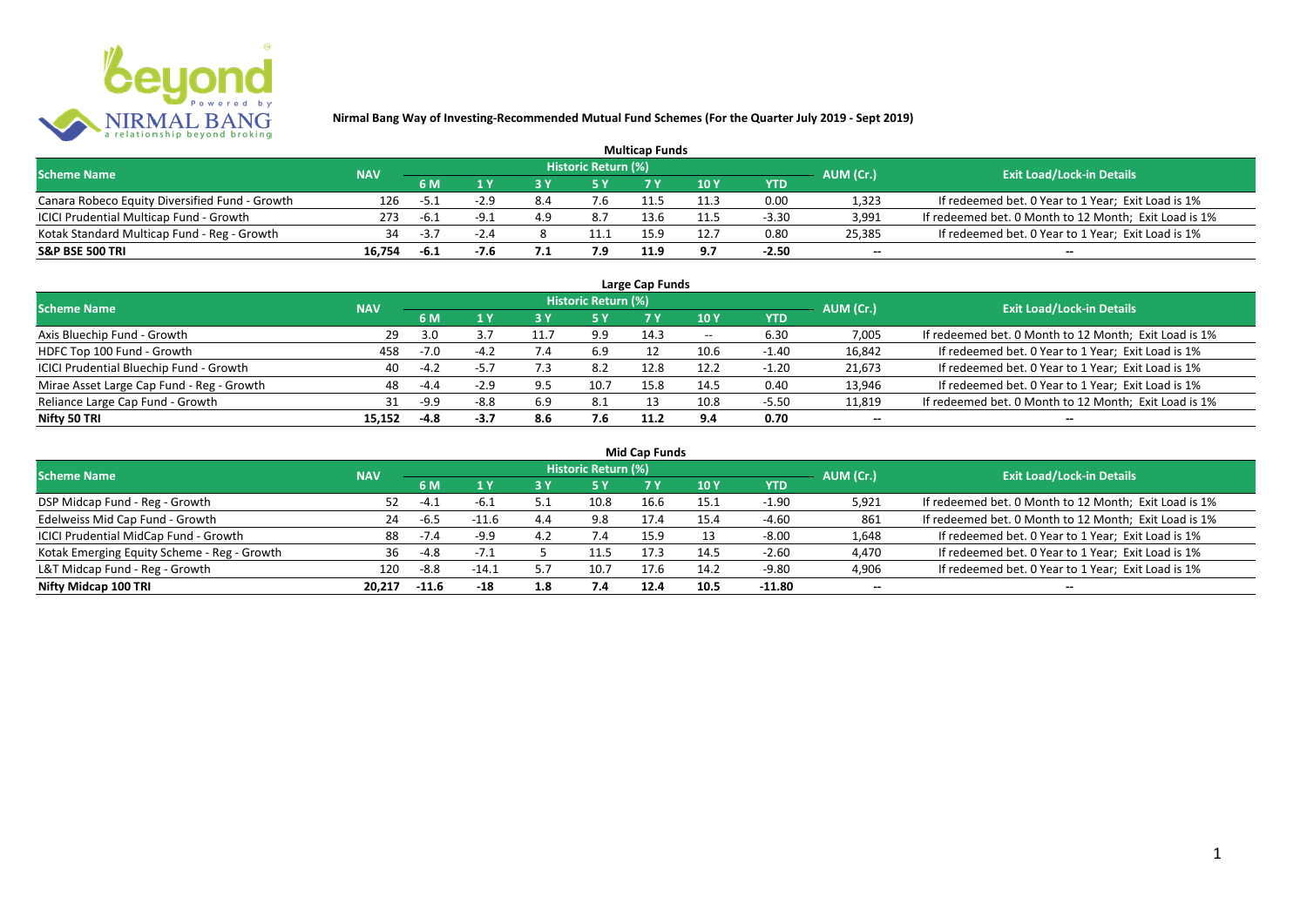

| Large & Midcap                                   |            |                                |         |     |                     |      |      |         |       |                                                    |  |  |
|--------------------------------------------------|------------|--------------------------------|---------|-----|---------------------|------|------|---------|-------|----------------------------------------------------|--|--|
| <b>Scheme Name</b>                               | <b>NAV</b> |                                |         |     | Historic Return (%) |      |      |         |       | <b>Exit Load/Lock-in Details</b>                   |  |  |
|                                                  |            | AUM (Cr.)<br>10Y<br>6 M<br>YTD |         |     |                     |      |      |         |       |                                                    |  |  |
| Canara Robeco Emerging Equities - Growth         | 86         | -7.5                           | -10     |     | 12.1                | 19.7 | 18.1 | $-3.50$ | 4,669 | If redeemed bet. 0 Year to 1 Year; Exit Load is 1% |  |  |
| Invesco India Growth Opportunities Fund - Growth | 32         | $-4.5$                         |         | 8.6 | 10                  |      | 12.2 | $-1.10$ | 1,659 | If redeemed bet. 0 Year to 1 Year; Exit Load is 1% |  |  |
| NIFTY Large Midcap 250 TRI                       | 6.649      | -7.3                           | $-10.2$ | 6.7 | 8.9                 | 13.7 | 10.8 | $-5.00$ | $-$   | $- -$                                              |  |  |

|                                  |            |        |      |      |                     | <b>Focused Funds</b> |       |            |           |                                                       |
|----------------------------------|------------|--------|------|------|---------------------|----------------------|-------|------------|-----------|-------------------------------------------------------|
| <b>Scheme Name</b>               | <b>NAV</b> |        |      |      | Historic Return (%) |                      |       |            | AUM (Cr.) | <b>Exit Load/Lock-in Details</b>                      |
|                                  |            | 6 M    |      |      | <b>EV</b>           |                      | 10 Y  | <b>YTD</b> |           |                                                       |
| Axis Focused 25 Fund - Growth    |            | 0.0    |      | 10.5 | 11.8                |                      | $- -$ | 0.40       | 7.841     | If redeemed bet. 0 Month to 12 Month; Exit Load is 1% |
| SBI Focused Equity Fund - Growth | 136        | $-1.4$ |      |      | 10.7                | 14.8                 | 16.9  | 2.50       | 5,127     | If redeemed bet. 0 Year to 1 Year; Exit Load is 1%    |
| <b>S&amp;P BSE 500 TRI</b>       | 16.754     | -6.1   | -7.6 |      | 7.9                 | 11.9                 | 9.7   | -2.50      | $-$       | $- -$                                                 |

|                                                |            |             |         |                     |      | <b>Small Cap Funds</b> |                                       |                         |                          |                                                    |
|------------------------------------------------|------------|-------------|---------|---------------------|------|------------------------|---------------------------------------|-------------------------|--------------------------|----------------------------------------------------|
| <b>Scheme Name</b>                             | <b>NAV</b> |             |         | Historic Return (%) |      |                        |                                       |                         |                          | <b>Exit Load/Lock-in Details</b>                   |
|                                                |            | 6 M         |         |                     |      |                        | 10 Y                                  | AUM (Cr.)<br><b>YTD</b> |                          |                                                    |
| Franklin India Smaller Companies Fund - Growth | 48         | $-12.2$     | $-15.5$ |                     | 7.9  | 18.3                   | 15.5                                  | $-9.50$                 | 6,584                    | If redeemed bet. 0 Year to 1 Year; Exit Load is 1% |
| HDFC Small Cap Fund - Growth                   | 38         | -13.0       | $-16.5$ | 7.8                 | 10.2 |                        |                                       | $-10.70$                | 8,209                    | If redeemed bet. 0 Year to 1 Year; Exit Load is 1% |
| L&T Emerging Businesses Fund - Reg - Growth    |            | $22 - 11.6$ | $-18.6$ | 6.8                 | 11.4 | $- -$                  | $\hspace{0.05cm}$ – $\hspace{0.05cm}$ | $-12.50$                | 5,639                    | If redeemed bet. 0 Year to 1 Year; Exit Load is 1% |
| Nifty Smallcap 100 TRI                         | 6.737      | $-15.4$     | $-24.9$ | $-3.2$              | 2.4  | 8.5                    |                                       | -14.00                  | $\overline{\phantom{a}}$ | $- -$                                              |

| ELSS Schemes (Tax Saving u/s 80-C)            |            |        |         |                            |                                       |           |       |            |           |                                  |  |  |
|-----------------------------------------------|------------|--------|---------|----------------------------|---------------------------------------|-----------|-------|------------|-----------|----------------------------------|--|--|
| <b>Scheme Name</b>                            | <b>NAV</b> |        |         | <b>Historic Return (%)</b> |                                       |           |       |            | AUM (Cr.) | <b>Exit Load/Lock-in Details</b> |  |  |
|                                               |            | 6 M    | 1 Y     | /3 Y                       | 15 Y                                  | <b>7Y</b> | 10 Y  | <b>YTD</b> |           |                                  |  |  |
| Aditya Birla Sun Life Tax Relief 96 - Growth  | -29        | $-7.0$ | $-11.4$ | 6.7                        | 10.4                                  | 15.3      | 11.2  | $-6.00$    | 8,562     | Nil                              |  |  |
| Axis Long Term Equity Fund - Growth           | 44         | 0.3    | $-2.7$  | 9.3                        |                                       | 17.8      | $- -$ | 1.30       | 19,236    | Nil                              |  |  |
| IDFC Tax Advantage (ELSS) Fund - Reg - Growth |            | $-9.0$ | $-12.1$ | 6.4                        | 8.5                                   | 14.2      | 12.4  | -5.90      | 1,877     | Nil                              |  |  |
| Invesco India Tax Plan - Growth               | 48         | د.6-   | $-8.3$  | 6.5                        | 9.2                                   | 14.8      | 13.3  | $-3.00$    | 859       | Nil                              |  |  |
| Mirae Asset Tax Saver Fund - Reg - Growth     |            | $-3.4$ | $-2.1$  |                            | $\hspace{0.05cm}$ – $\hspace{0.05cm}$ | $- -$     | $- -$ | 1.00       | 2,306     | Nil                              |  |  |
| S&P BSE 200 TRI                               | 5.422      | -5.4   | -6.1    | 7.7                        | 8.2                                   | 12        | 9.8   | $-1.50$    | $\sim$    | $\overline{\phantom{a}}$         |  |  |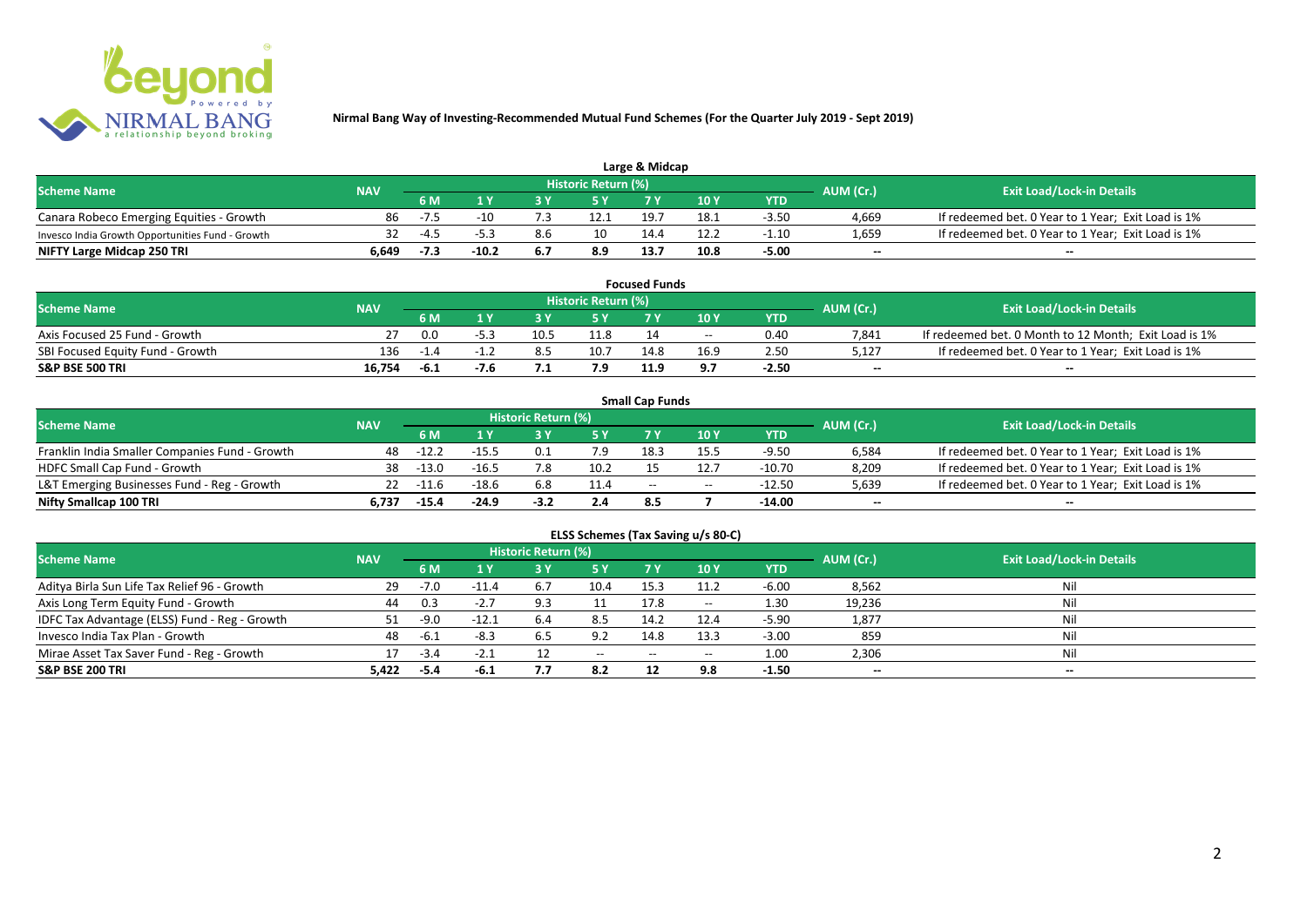

| <b>Contra/Value Fund</b>                  |            |        |        |                     |      |            |      |         |                          |                                                    |  |  |
|-------------------------------------------|------------|--------|--------|---------------------|------|------------|------|---------|--------------------------|----------------------------------------------------|--|--|
| <b>Scheme Name</b>                        | <b>NAV</b> |        |        | Historic Return (%) |      |            |      |         | AUM (Cr.)                | <b>Exit Load/Lock-in Details</b>                   |  |  |
|                                           |            | 6 M    |        |                     |      |            | 10 Y | YTD     |                          |                                                    |  |  |
| Kotak India EQ Contra Fund - Reg - Growth | 50         | $-5.0$ | $-5.3$ |                     | 8.9  | 12.5       | 10.6 | $-1.10$ | 819                      | If redeemed bet. 0 Year to 1 Year; Exit Load is 1% |  |  |
| Invesco India Contra Fund - Growth        | 44         | -7.8   | $-8.3$ |                     | 10.5 | 16.        | 12.5 | $-4.20$ | 3.992                    | If redeemed bet. 0 Year to 1 Year; Exit Load is 1% |  |  |
| UTI Value Opportunities Fund - Growth     |            | $-5.9$ | -8.3   | 4.3                 | 4.7  | $\alpha$ – | 9.8  | $-1.90$ | 4,181                    | If redeemed bet. 0 Year to 1 Year; Exit Load is 1% |  |  |
| S&P BSE 500 TRI                           | 16.754     | -6.1   |        |                     | 7.9  | 11.9       | 9.7  | $-2.50$ | $\overline{\phantom{a}}$ | $\qquad \qquad$                                    |  |  |

|                                                                           |            |        |         |                     |           | Sector/Thematic |                   |            |                          |                                                    |
|---------------------------------------------------------------------------|------------|--------|---------|---------------------|-----------|-----------------|-------------------|------------|--------------------------|----------------------------------------------------|
| <b>Scheme Name</b>                                                        | <b>NAV</b> |        |         | Historic Return (%) |           |                 |                   |            | AUM (Cr.)                | <b>Exit Load/Lock-in Details</b>                   |
|                                                                           |            | 6 M    | 4 Y     |                     | <b>5Y</b> | <b>7Y</b>       | 10Y               | <b>YTD</b> |                          |                                                    |
| Canara Robeco Consumer Trends Fund - Reg - Growth                         | 38         | $-3.3$ | $-0.3$  |                     | 12.1      | 15              | 14                | $-0.30$    | 329                      | If redeemed bet. 0 Year to 1 Year; Exit Load is 1% |
| Mirae Asset Great Consumer Fund - Growth                                  | 33         | $-4.8$ | $-4.3$  | 10.8                | 11.2      | 15.5            | $\hspace{0.05cm}$ | $-3.80$    | 804                      | If redeemed bet. 0 Year to 1 Year; Exit Load is 1% |
| ICICI Prudential Technology Fund - Growth                                 | 60         | 3.7    | $-3.1$  | 15.9                | 9.4       | 17.2            | 17.3              | 6.30       | 450                      | If redeemed bet. 0 Day to 15 Day; Exit Load is 1%  |
| Reliance Pharma Fund - Growth                                             | 141        | $-6.2$ | $-14.3$ | -1.1                | 3.9       | 11.9            | 15.6              | $-5.80$    | 2,377                    | If redeemed bet. 0 Year to 1 Year; Exit Load is 1% |
| ICICI Prudential Banking and Financial Services Fund -<br>Retail - Growth | 60         | $-6.5$ | $-1.3$  | 9.6                 | 13.5      | 17.8            | 15.8              | $-1.50$    | 3.102                    | If redeemed bet. 0 Day to 15 Day; Exit Load is 1%  |
| Reliance Banking Fund - Growth                                            | 250        | $-9.8$ | $-9.1$  | 7.3                 | 10.3      | 13.9            | 13.4              | $-5.50$    | 2.776                    | If redeemed bet. 0 Year to 1 Year; Exit Load is 1% |
| <b>S&amp;P BSE 500 TRI</b>                                                | 16.754     | $-6.1$ | -7.6    | 7.1                 | 7.9       | 11.9            | 9.7               | $-2.50$    | $\overline{\phantom{a}}$ | $- -$                                              |

|                                                            |            |        |        |                            |                          |       | <b>Dynamic Asset Allocation Funds</b> |            |                          |                                                         |
|------------------------------------------------------------|------------|--------|--------|----------------------------|--------------------------|-------|---------------------------------------|------------|--------------------------|---------------------------------------------------------|
| <b>Scheme Name</b>                                         | <b>NAV</b> |        |        | <b>Historic Return (%)</b> |                          |       |                                       |            | AUM (Cr.)                | <b>Exit Load/Lock-in Details</b>                        |
|                                                            |            | 6 M    | 1 Y    | 3 Y                        | 5 Y                      |       | 10Y                                   | <b>YTD</b> |                          |                                                         |
| ICICI Prudential Balanced Advantage Fund - Reg -<br>Growth | 35         | $-0.1$ | 2.9    | 6.6                        | 8.3                      |       |                                       | 2.00       | 27.468                   | If redeemed bet. 0 Year to 1 Year; Exit Load is 1%      |
| Invesco India Dynamic Equity Fund - Growth                 | 28         | $-2.0$ | $-2.4$ | 6.3                        | 7.4                      |       | 10.4                                  | 1.70       | 908                      | If redeemed bet. 0 Month to 3 Month; Exit Load is 0.25% |
| Reliance Balanced Advantage Fund - Growth                  | 89         | $-1.1$ |        | 7.5                        |                          |       | 10.5                                  | 2.10       | 2,314                    | If redeemed bet. 0 Month to 12 Month; Exit Load is 1%   |
| SBI Dynamic Asset Allocation Fund - Reg - Growth           |            | $-1.8$ | -1.6   | 5.9                        | $\hspace{0.05cm} \ldots$ | $- -$ | $- -$                                 | $-0.20$    | 683                      | If redeemed bet. 0 Month to 12 Month; Exit Load is 1%   |
| NIFTY 50 Hybrid Composite Debt 65:35 Index                 | 9.708      | $-0.5$ | 2.4    | 8.4                        | 8.3                      | 10.5  | 9.2                                   | 3.50       | $\overline{\phantom{a}}$ | $- -$                                                   |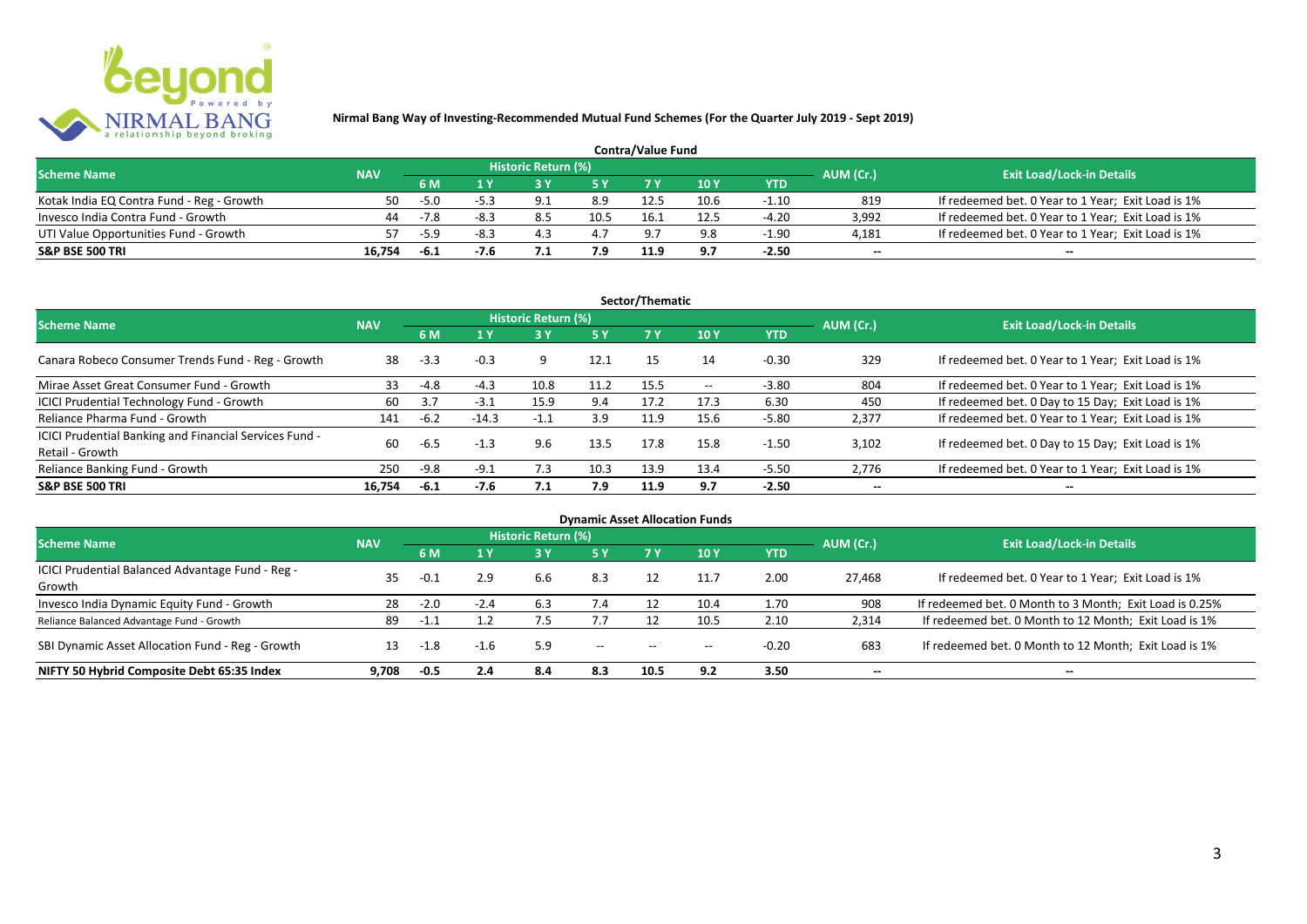

|                                                 |            |        |        |                            |       | <b>Hybrid Aggressive</b> |      |      |                          |                                                       |
|-------------------------------------------------|------------|--------|--------|----------------------------|-------|--------------------------|------|------|--------------------------|-------------------------------------------------------|
| <b>Scheme Name</b>                              | <b>NAV</b> |        |        | <b>Historic Return (%)</b> |       |                          |      |      | AUM (Cr.)                | <b>Exit Load/Lock-in Details</b>                      |
|                                                 |            | 6 M    | 1 Y    | 7 Y<br>10Y<br>YTD          |       |                          |      |      |                          |                                                       |
| HDFC Hybrid Equity Fund - Growth                |            | $-3.7$ | $-1.4$ |                            | 4.3   |                          | 8.8  | 0.30 | 20,696                   | If redeemed bet. 0 Year to 1 Year; Exit Load is 1%    |
| ICICI Prudential Equity & Debt Fund - Growth    | 128        | $-3.3$ | $-2.9$ | 6.6                        |       | 14                       | 13.1 | 0.00 | 23,288                   | If redeemed bet. 0 Year to 1 Year; Exit Load is 1%    |
| Mirae Asset Hybrid - Equity Fund - Reg - Growth | 14         | $-2.8$ | 0.1    | 8.4                        | $- -$ | $-$                      |      | 1.50 | 2,429                    | If redeemed bet. 0 Year to 1 Year; Exit Load is 1%    |
| SBI Equity Hybrid Fund - Growth                 | 133        | 0.5    |        |                            | 9.9   | 14.                      | 11.4 | 3.60 | 29,354                   | If redeemed bet. 0 Month to 12 Month; Exit Load is 1% |
| Canara Robeco Equity Hybrid Fund - Growth       | 153        | -2.4   | 0.2    |                            |       | 12.6                     | 11.9 | 1.60 | 2,341                    | If redeemed bet. 0 Year to 1 Year; Exit Load is 1%    |
| NIFTY 50 Hybrid Composite Debt 65:35 Index      | 9.708      | $-0.5$ | 2.4    | 8.4                        | 8.3   | 10.5                     | 9.2  | 3.50 | $\overline{\phantom{a}}$ | $- -$                                                 |

| <b>Arbitrage Fund</b>                      |            |     |     |                     |     |     |     |            |           |                                                         |
|--------------------------------------------|------------|-----|-----|---------------------|-----|-----|-----|------------|-----------|---------------------------------------------------------|
| <b>Scheme Name</b>                         | <b>NAV</b> |     |     | Historic Return (%) |     |     |     |            | AUM (Cr.) | <b>Exit Load/Lock-in Details</b>                        |
|                                            |            | 1 M |     | 6 M                 |     |     |     | <b>YTD</b> |           |                                                         |
| IDFC Arbitrage Fund - Reg - Growth         | 24         | 4.8 | 6.2 |                     | 6.8 |     |     | 6.70       | 9.198     | If redeemed bet. 0 Month to 1 Month; Exit Load is 0.25% |
| Kotak Equity Arbitrage Fund - Reg - Growth |            | 4.9 |     |                     | b.b | 6.4 | 6.2 | 6.50       | 15,630    | If redeemed bet. 0 Day to 30 Day; Exit Load is 0.25%    |
| Reliance Arbitrage Fund - Growth           | 20         | 4.8 |     |                     |     |     | 6.5 | 6.60       | 8.937     | If redeemed bet. 0 Month to 1 Month; Exit Load is 0.25% |

|                                          |                          |        |                          |                     |                          | <b>Equity Saver</b>                   |                                       |                          |                          |                                                       |
|------------------------------------------|--------------------------|--------|--------------------------|---------------------|--------------------------|---------------------------------------|---------------------------------------|--------------------------|--------------------------|-------------------------------------------------------|
| <b>Scheme Name</b>                       | <b>NAV</b>               |        |                          | Historic Return (%) |                          |                                       |                                       |                          | AUM (Cr.)                | <b>Exit Load/Lock-in Details</b>                      |
|                                          |                          | 6 M    |                          |                     |                          |                                       | 10 Y                                  | YTD                      |                          |                                                       |
| Axis Equity Saver Fund - Reg - Growth    |                          | 0.6    |                          | b.b                 | $\overline{\phantom{a}}$ | $- -$                                 | $\hspace{0.05cm}$ – $\hspace{0.05cm}$ | 2.90                     | 765                      | If redeemed bet. 0 Month to 12 Month; Exit Load is 1% |
| HDFC Equity Savings Fund - Growth        | 36                       | $-0.8$ |                          |                     | 7.4                      | 8.6                                   | 8.9                                   | 1.90                     | 4,910                    | If redeemed bet. 0 Year to 1 Year; Exit Load is 1%    |
| Kotak Equity Savings Fund - Reg - Growth | 14.                      | 0.5    | 2.4                      | 6.7                 | $- -$                    | $\hspace{0.05cm}$ – $\hspace{0.05cm}$ | $- -$                                 | 2.30                     | 1,950                    | If redeemed bet. 0 Year to 1 Year; Exit Load is 1%    |
| CRISIL Hybrid 50+50 - Moderate Index*    | $\overline{\phantom{a}}$ |        | $\overline{\phantom{a}}$ | $\qquad \qquad$     | $\overline{\phantom{a}}$ | $- -$                                 | $\overline{\phantom{a}}$              | $\overline{\phantom{a}}$ | $\overline{\phantom{a}}$ | $\qquad \qquad$                                       |

| <b>Liquid Funds</b>                       |            |                |     |                     |      |    |            |                          |                          |                                  |
|-------------------------------------------|------------|----------------|-----|---------------------|------|----|------------|--------------------------|--------------------------|----------------------------------|
| <b>Scheme Name</b>                        | <b>NAV</b> |                |     | Historic Return (%) |      |    | <b>YTM</b> | Avg                      | AUM (Cr.)                | <b>Exit Load/Lock-in Details</b> |
|                                           |            | 1 <sub>W</sub> | 2 W | 1 M                 | 3 M  | 1Y |            | <b>Maturity</b>          |                          |                                  |
| Axis Liquid Fund - Growth                 | 2,130      | 5.6            |     |                     | 6.3  |    | 5.59       | 0.10                     | 29,296                   | Nil                              |
| IDFC Cash Fund - Reg - Growth             | 2,325      | 5.3            |     |                     |      |    | 5.44       | 0.07                     | 12,065                   | Nil                              |
| Kotak Liquid Scheme - Reg - Growth        | 3,888      | 5.6            |     | b                   | -6.1 |    | 5.62       | 0.10                     | 31,996                   | Nil                              |
| Mirae Asset Cash Management Fund - Growth | 2,011      | 5.5            |     |                     | -6.2 |    | 5.6        | 0.07                     | 4,157                    | Nil                              |
| <b>CRISIL Liquid Fund Index</b>           | $\sim$     | 5.9            |     |                     | 6.5  | -- | $- -$      | $\overline{\phantom{a}}$ | $\overline{\phantom{a}}$ | $-$                              |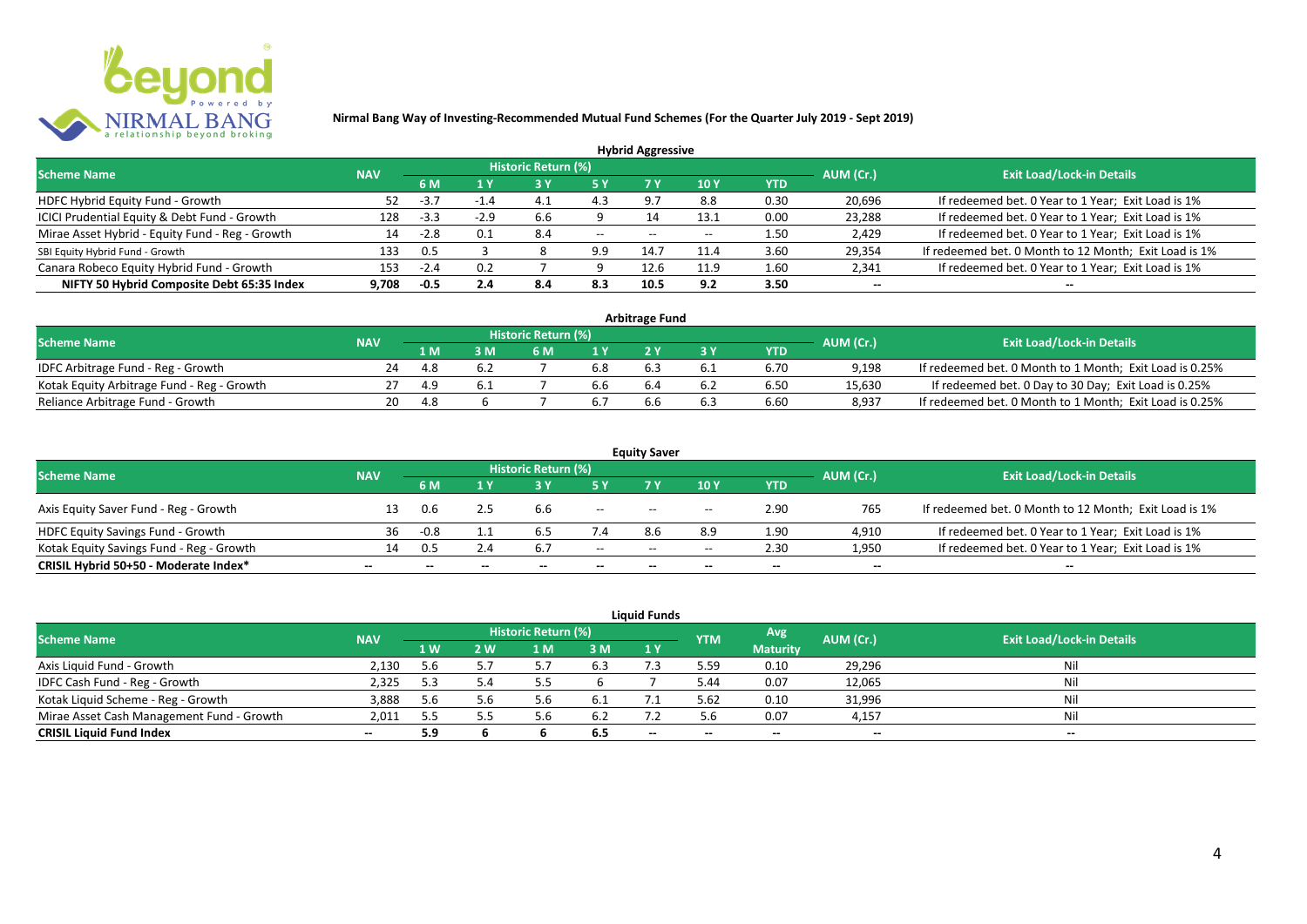

#### **1 M 3 M 6 M 1 Y 3 Y** NDFC Ultra Short Term Fund - Reg - Growth 11 7.1 8.2 8.2 -- - 6.31 0.40 8,309 Nil<br>11 7.3 8.3 8.4 8.7 -- 6.15 0.45 3,668 Nil 1999 IDFC Ultra Short Term Fund - Reg - Growth 11 7.3 8.3 8.4 8.7 -- 6.15 0.45 3,668 Nil 11 7.3 8.4 8.7 -- 6.15 0.45 3,668 Nil 11 7.3 8.4 8.2 8.6 7.5 6.45 0.47 9.411 SBI Magnum Ultra Short Duration Fund - Growth 4,301 7.5 8.4 8.2 8.6 7.5 6.45 0.47 9,411 Nil **NIFTY Ultra Short Duration Debt Index 3,925 6.8 7.9 8.1 8.5 7.6 -- -- -- -- Avg Maturity Historic Return (%) YTM Ultra Short Fund** Scheme Name **NAV NAV Historic Return (%)** NAV Historic Return (%) Note and the May AUM (Cr.) Exit Load/Lock-in Details<br>The Scheme Name of the State Load/Lock-in Details

| <b>Money Market Fund</b>                                   |            |     |     |                            |                          |           |            |                 |                          |                                  |
|------------------------------------------------------------|------------|-----|-----|----------------------------|--------------------------|-----------|------------|-----------------|--------------------------|----------------------------------|
| <b>Scheme Name</b>                                         | <b>NAV</b> |     |     | <b>Historic Return (%)</b> |                          |           | <b>YTM</b> | Avg             | AUM (Cr.)                | <b>Exit Load/Lock-in Details</b> |
|                                                            |            | 1 M | 3M  | 6 M                        | 1 Y                      | <b>3Y</b> |            | <b>Maturity</b> |                          |                                  |
| Aditya Birla Sun Life Money Manager Fund - Reg -<br>Growth | 260        |     | 8.8 | 8.6                        | 8.8                      | 7.6       | 6.04       | 0.45            | 12,746                   | Nil                              |
| ICICI Prudential Money Market Fund - Reg - Growth          | 269        | 7.3 | 8.4 | 8.3                        | 8.5                      | 7.4       | 6.14       | 0.45            | 9,688                    | Nil                              |
| Reliance Money Market Fund - Growth                        | 2,933      | 7.2 | 8.4 | 8.5                        | 8.8                      |           | 6.11       | 0.38            | 3,074                    | Nil                              |
| UTI Money Market Fund - Reg - Growth                       | 2,180      | 7.1 | 8.5 | 8.5                        | 8.6                      | 7.5       | 6.16       | 0.49            | 6,584                    | Nil                              |
| <b>CRISIL Liquid Fund Index</b>                            | $- -$      | 6.0 | 6.5 | $\overline{\phantom{a}}$   | $\overline{\phantom{a}}$ | $\!-$     | $\!-$      | $\sim$          | $\overline{\phantom{a}}$ | $\overline{\phantom{a}}$         |

| Short Term Fund                                 |            |     |      |                     |                |  |            |                 |           |                                  |
|-------------------------------------------------|------------|-----|------|---------------------|----------------|--|------------|-----------------|-----------|----------------------------------|
| <b>Scheme Name</b>                              | <b>NAV</b> |     |      | Historic Return (%) |                |  | <b>YTM</b> | Avg             | AUM (Cr.) | <b>Exit Load/Lock-in Details</b> |
|                                                 |            | 1 M | 3 M  | 6 M                 | 1 <sub>V</sub> |  |            | <b>Maturity</b> |           |                                  |
| HDFC Short Term Debt Fund - Growth              |            |     | 10.9 |                     | 10             |  | .45        | 2.66            | 8,488     | Nil                              |
| IDFC Bond Fund - Short Term Plan - Reg - Growth | 40         |     |      |                     | 10.7           |  | 6.96       | 2.12            | 9,643     | Nil                              |
| Kotak Bond Short Term Plan - Reg - Growth       | 36         | 7 Q | 10.5 | a a                 | 10.2           |  | .51        | 2.60            | 9,607     | Nil                              |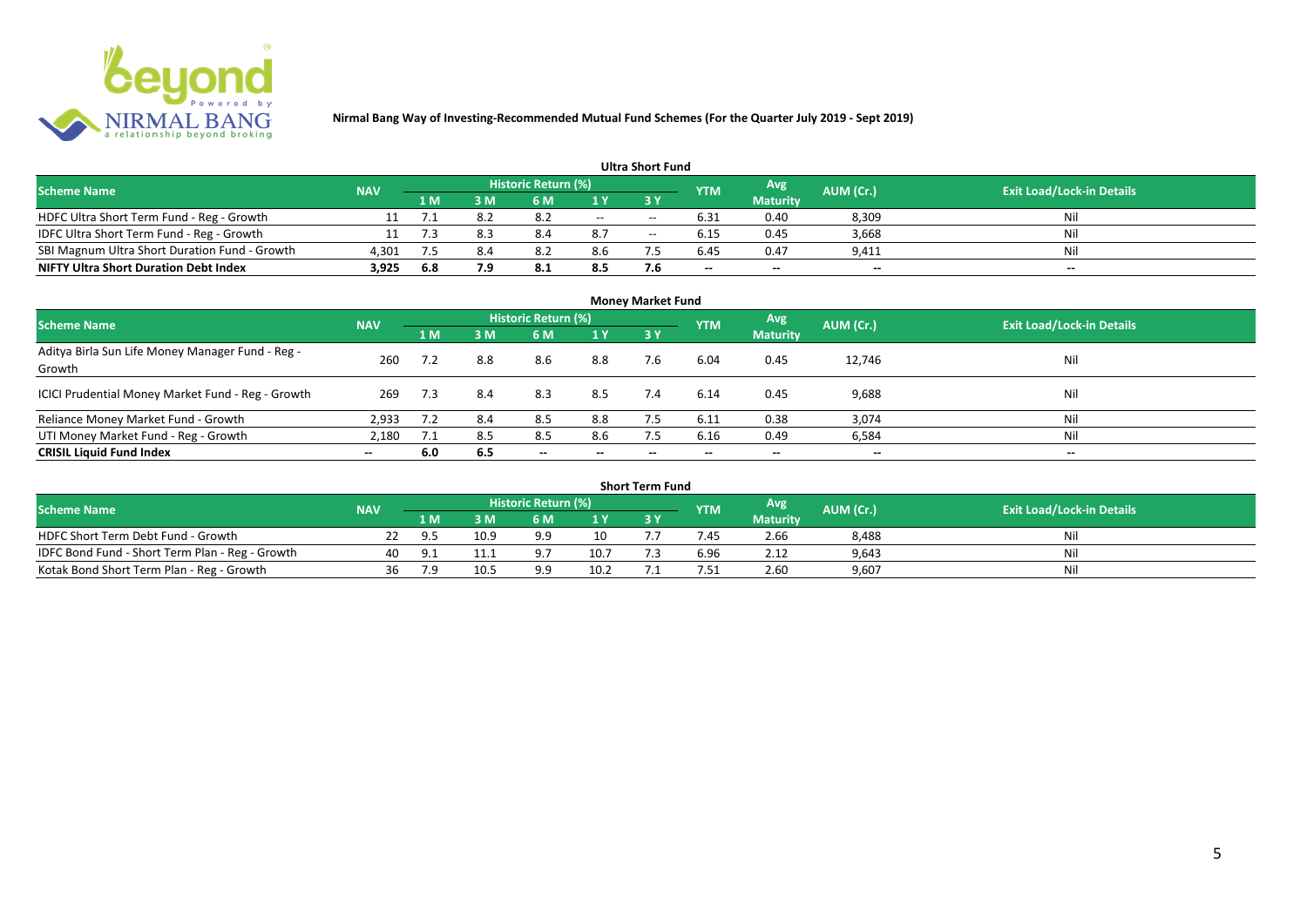

| <b>Low Duration Fund</b>                  |            |     |     |                     |     |  |            |                 |           |                                  |
|-------------------------------------------|------------|-----|-----|---------------------|-----|--|------------|-----------------|-----------|----------------------------------|
| <b>Scheme Name</b>                        | <b>NAV</b> |     |     | Historic Return (%) |     |  | <b>YTM</b> | Avg             | AUM (Cr.) | <b>Exit Load/Lock-in Details</b> |
|                                           |            | 1 M |     | 6 M                 |     |  |            | <b>Maturity</b> |           |                                  |
| <b>HDFC Low Duration Fund - Growth</b>    |            |     |     | 8.3                 | 8.4 |  | 6.81       | 0.99            | 15,626    | Nli                              |
| Canara Robeco Savings Fund - Reg - Growth | 30         |     | 8.8 | 8.4                 | 8.6 |  | 6.33       | 0.79            | 1,051     | Ni                               |
| IDFC Low Duration Fund - Reg - Growth     | 28         | 7.9 |     |                     | 8.9 |  | 6.35       | 0.81            | 4.587     | Ni                               |

| <b>Banking &amp; PSU Bond Funds</b>            |            |      |      |                     |                |     |                 |                 |           |                                  |
|------------------------------------------------|------------|------|------|---------------------|----------------|-----|-----------------|-----------------|-----------|----------------------------------|
| <b>Scheme Name</b>                             | <b>NAV</b> |      |      | Historic Return (%) |                |     | <b>YTM</b>      | Avg             | AUM (Cr.) | <b>Exit Load/Lock-in Details</b> |
|                                                |            | 1 M  |      | 6 M                 | 1 <sub>Y</sub> |     |                 | <b>Maturity</b> |           |                                  |
| HDFC Banking and PSU Debt Fund - Reg - Growth  | 16         | 9.9  |      | 10.5                |                |     | 1.79            | 2.78            | 3.403     | Nil                              |
| Kotak Banking and PSU Debt Fund - Reg - Growth |            | 7.8  | 10.9 | 11.6                | 11.'           |     | 7.47            | 3.61            | 2,621     | Nil                              |
| IDFC Banking & PSU Debt Fund - Reg - Growth    |            | 10.8 | 13.3 | 11.2                | 13.2           | ה ד | $^{\prime}$ .16 | 3.39            | 9,183     | Nil                              |

| <b>Corporate Bond Funds</b>                         |            |     |      |                     |      |     |            |                 |           |                                  |
|-----------------------------------------------------|------------|-----|------|---------------------|------|-----|------------|-----------------|-----------|----------------------------------|
| <b>Scheme Name</b>                                  | <b>NAV</b> |     |      | Historic Return (%) |      |     | <b>YTM</b> | <b>Avg</b>      | AUM (Cr.) | <b>Exit Load/Lock-in Details</b> |
|                                                     |            | 1 M | 3 M  | 6 M                 | 1Y   |     |            | <b>Maturity</b> |           |                                  |
| ICICI Prudential Corporate Bond Fund - Reg - Growth | 20         | 9.1 | 10.5 | 10.2                | 10.1 |     | 7.22       | 2.28            | 9,002     | Nil                              |
| HDFC Corporate Bond Fund - Growth                   |            |     | 11.5 | 11.3                | 11.6 | 7.9 | 7.26       | 4.08            | 12,910    | Ni'                              |
| Kotak Corporate Bond Fund - Std - Growth            | 2,584      | 9.3 | 10.6 |                     | 10.1 | 8.1 |            | 1.59            | 2,448     | Nil                              |